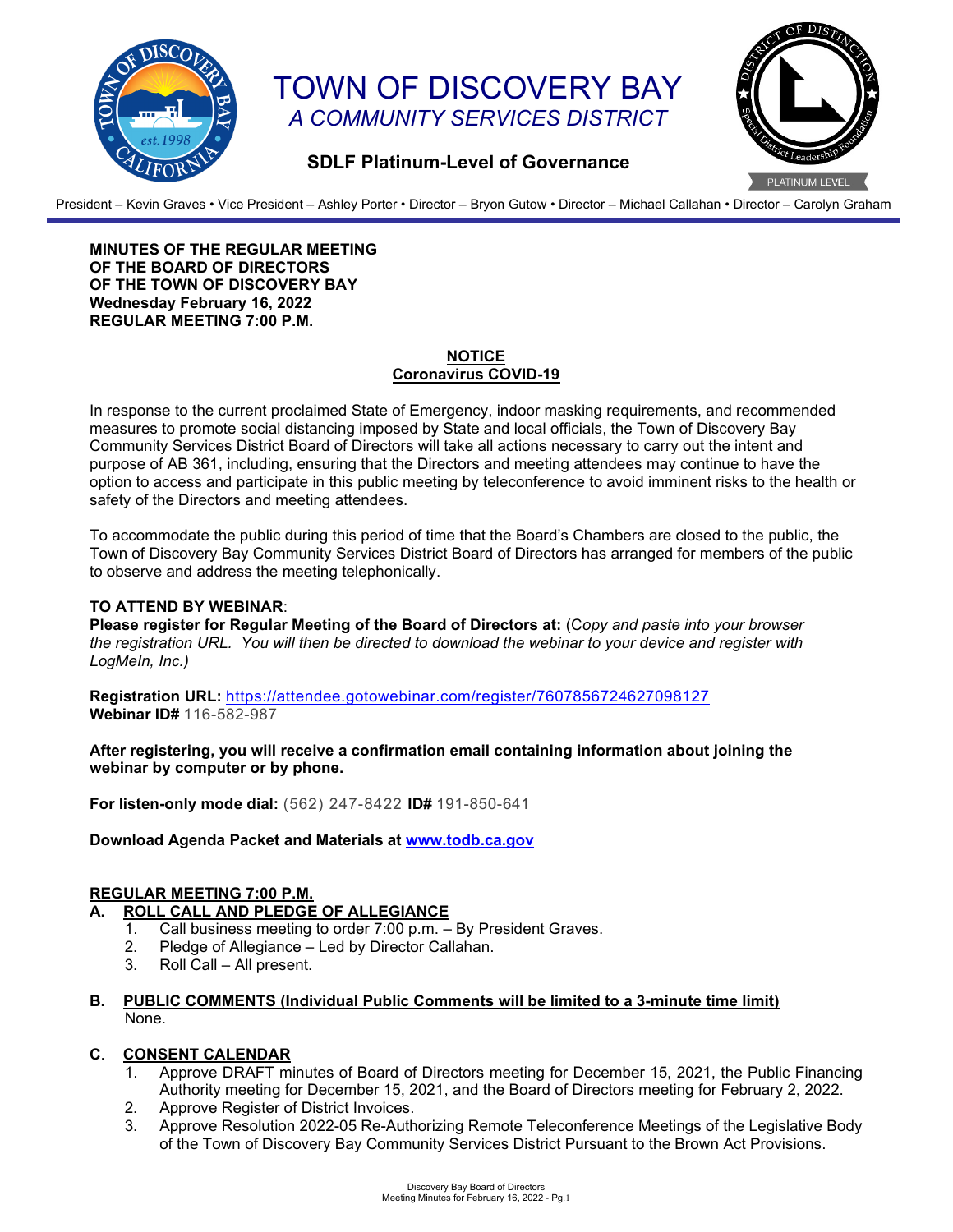Motion made by Director Graham to approve the consent calendar. Seconded by Vice President Porter. Vote: Motion Carried - AYES: 5, NOES: 0, ABSTAINED: 0, ABSENT: 0

## **D. AREA AGENCIES AND LIAISON REPORTS / PRESENTATIONS** None.

## **E**. **PRESENTATIONS**

#### 1. Veolia Presentation.

Veolia Project Manager Harper began his presentation by reporting on the number of Safe Work Days as of January 31, 2022: 4,540. Safety training topics covered by Veolia staff in the month of January 2022 included the HazCom OSHA Annual Requirement and the Emergency Preparedness & Response plan. Veolia Project Manager Harper reported that all wells are active with Well 5 still in emergency status. The Newport Water Treatment Plant and the Willow Water Treatment Plant are both still running and the water production numbers are balanced out amongst the two plants. Balanced water production numbers are good for customers. Last year, the Newport Water Treatment Plant had higher numbers of water production which resulted in aged water at the Willow Plant. In January 2022, the Town produced 40 MG of water and Sodium Hypochlorite was recorded at 2,061 gallons, which represent stable numbers. Veolia Project Manager Harper stated that starting next month he plans to also include a trend graph to this slide so that the Board and the public can make better sense of what these numbers mean in comparison to prior months / years. For water compliance purposes, 20 Coliform Samples were collected in January 2022 by Veolia, none of which resulted positive for Coliform. Also, a total of five (5) hydrants were flushed and, simultaneously, 5 valves were exercised. There was only one (1) water quality complaint for the month of January 2022; the complaint was based out of Sand Point Road. The investigation following up from the water quality complain found no evidence of a leak. Veolia Project Manager Harper reported that all fifteen (15) lift stations are active; no emergency outages to report. Concerning wastewater flow and chemicals, Plant 1 has been bypassed and Plant 2 pumped 35 MG last month, January 2022. Plant 2 had an influent flow average of about 1.28 MG, which is low and good. The dredge system and digest pond are still down so Veolia is not injecting any palmer or solids into the system. There is an ongoing concern for wastewater compliance with conductivity levels; the average annual conductivity should be <2,400, but the Town is reporting 2,402. Veolia calculates this number on a 12-month rolling average, however, the State views average conductivity according to calendar month so at the present time the Town is in compliance with State requirements.

General Manager Breitstein requested this be received in writing from the State.

Veolia Project Manager Harper concurred and affirmed he is working on that.

Vice-President Porter question: Based on their [the State] interpretation, what is our conductivity level? Veolia Project Manager Harper response: We are at about 2,320 (where we have been).

Veolia Project Manager Harper continued with the presentation and gave acknowledgement to Recreation Programs Supervisor Gallo for her hard work and quick response to a reported emergency. Due to the two (2) residents who reported the issue to Programs Supervisor Gallo and her quick response to contact Veolia, there are no SSOs to report for the month of January 2022.

#### **F. BUSINESS AND ACTION ITEMS**

1. Discussion and Possible Action to Award the Coating of 29 Manholes in Cherry Hills Drive to H&R Plumbing.

Water & Wastewater Manager Goldsworthy opened the discussion for possible action by the Board to approve the recoating of twenty-one (21) manholes on Cherry Hills Drive. Water & Wastewater Manager Goldsworthy clarified that twenty-nine (29) manholes were inspected (by Veolia) but only twenty-one (21) of those need recoating. Page 4 of 7 of the attachment shows the worst-state manhole. What is eating the manholes is the H2S (gas coming from the sewer). The manholes were last coated in 2013 but the need to recoat the manholes is to be expected every 8-10 years. If they are not recoated, the manholes will deteriorate and eventually need to be replaced entirely resulting in a much higher-cost project than it is to recoat them at this time; if the manholes needed to be replaced entirely, they would need to be shut down. H&R Plumbing has provided a quote for the manhole rehabilitation including hydro-blasting the old coating off (if there is any), mortar lining it, and finishing with an epoxy coating. This service can be done with the manholes still running.

President Graves commented that this item was brought before the Water and Wastewater Committee on February 2, 2022, and it is both the Committee's and Staff's recommendation to approve.

Motion made by Vice-President Porter to approve Staff recommendation to recoat the manholes.

## Seconded by Director Graham.

#### Public Comment: none.

Vote: Motion Carried - AYES: 5, NOES: 0, ABSTAINED: 0, ABSENT: 0

2. Discussion and Possible Action Regarding the Implementation of a Community-Alert Text (SMS) System.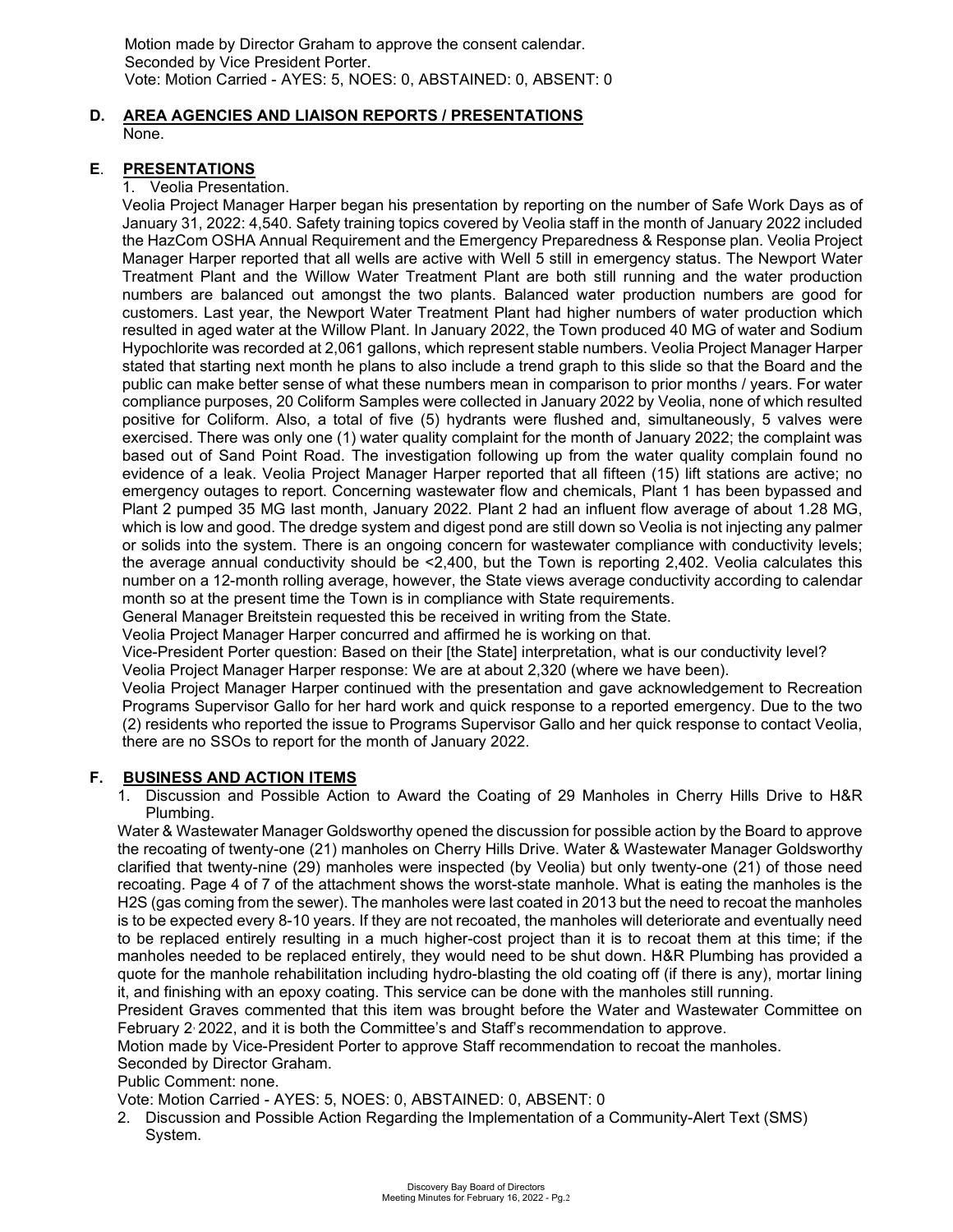Interim Assistant General Manager Davies opened the discussion for possible action by the Board to authorize General Manager Breitstein to implement a Community-Alert Text (SMS) System and select SlickText as the initial SMS vendor. The Town would like to implement a Community-Alert Text (SMS) System for water and wastewater related news that affects Discovery Bay residents. Staff brought this information to the Board of Directors at their October 20, 2021, meeting. The Board directed Staff to work with Director Callahan to research a reputable vendor with a plan that provides the best value for the Town and has direct citizen opt-in and opt-out features (as opposed to staff inputting the data). Director Callahan recommended Slicktext. Staff researched SlickText and recommends SlickText as the best vendor for the Town. SlickText does not require an annual contract, does not charge for reply texts, and unused text units roll-over for 90 days. Most plans, with other vendors, require an annual contract and unused text units do not roll-over. With SlickText, a monthly bucket of 2,000 text units is competitively priced at \$79.00. At this price level, SlickText works directly with the Town to customize a SMS system that best suits the Town's needs. Staff presented this information to the Internal Operation Committee at their February 2, 2022, meeting. The Internal Operations Committee voted to recommend to the Board implementation of a Community-Alert Text (SMS) System and that SickText be selected as the Town's initial SMS vendor. President Graves question: Do we have a policy as to when we would use this SMS system? Interim Assistant General Manager response: Yes, there would be a policy in place, but it's to be established. As Staff sees this, the SMS system would be used for water and wastewater related notifications per zone as this would be funded by water and wastewater.

President Graves question: Is the Internal Operation Committee going to establish the policy for its use? Director Callahan clarified the Town would develop the policy and then it would be reviewed by the Internal Operations Committee and then brought before the Board.

President Graves expressed an appreciation for the 90 day roll-over feature offered by SlickText. Director Graham commented it's an important feature for the Town to have.

President Graves question: What happens if we go over the 2,000 text units?

Interim Assistant General Manager Davies response: If we go over 2,000 text units with SlickText they will not send the message out but they will notify us and offer to bump up to the next level plan. Most of the other vendors would not notify and simply impose a per-text charge.

Interim Assistant General Manager Davies further commented that Town Staff looked into the amount of email blasts that residents have signed up for as a thumbnail for how many people might potentially sing up for text alerts.

Public Comment: Question regarding receiving multiple alerts if they're simultaneously signed up for the Contra Costa County Emergency Alerts. Are they duplicating?

President Graves response: No, this Community-Alert Text (SMS) System is not the same as the Contra Costa County Emergency Alert System. The Community-Alert Text (SMS) System currently being discussed would be strictly for Discovery Bay residents only and only for water and wastewater related items.

Motion made by Director Callahan to accept Staff recommendation and proceed with the implementation of a Community-Alert Text (SMS) System.

Seconded by Vice President Porter.

Vote: Motion Carried - AYES: 5, NOES: 0, ABSTAINED: 0, ABSENT: 0

3. Discussion and Possible Action to Establish an AdHoc Committee for the Purpose of Investigating the New District Office Building.

General Manager Breitstein opened the discussion for possible action by the Board to establish an AdHoc Committee for the purpose of investigating the new district office building. At the February 2, 2022, Board meeting President Graves requested Staff add this item to a future agenda for discussion. Staff is requesting the Board establish the AdHoc Committee and select two Board members to sit on the committee.

Legal Counsel Pinasco explained an AdHoc Committee in the following terms: (1) What is an AdHoc Committee, (2) When can an AdHoc Committee meet, and (3) What rules apply to an AdHoc Committee. (1) AdHoc Committees are advisory in nature, limited in time, and for a specific purpose. The AdHoc Committee cannot be a quorum of the Board, therefore, on a 5-member Board we can only have up two members. The Public also cannot have a seat on the Board. (2) The AdHoc Committee can meet whenever it wants. An AdHoc Committee is not subject to the Brown Act, so there's no requirement to notice the meetings. The members can meet on their own schedule. (3) The AdHoc Committee must establish its purpose. The AdHoc Committee is still subject to the Board's rules, policies, and bylaws.

President Graves commented that the goal of establishing an AdHoc Committee is to find out what the needs are such as space, projected staff growth, location, etc. President Graves sought out a volunteer from the Board to join him in the committee.

Vice-President Porter expressed support for establishing the committee for the purpose of investigating the new district office building.

Director Gutow expressed interest in volunteering to join the committee.

Vice-President Porter seconded that interest.

President Graves requested a nomination from the Board.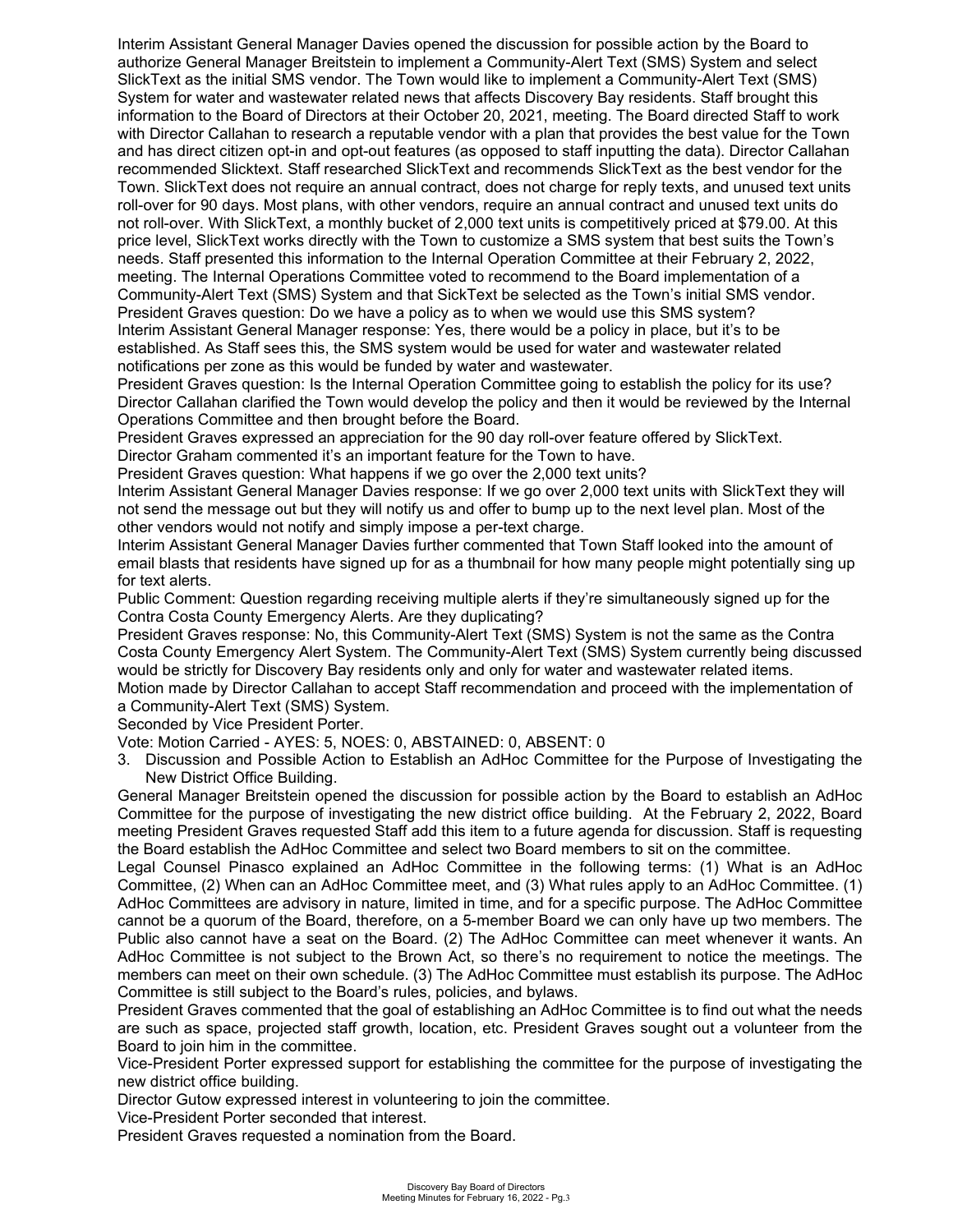Director Graham asked for clarification on whether relocating the District Office is per state or federal regulation.

Interim Assistant General Manager Davies clarified that, currently, the District Office site is shared with the Willow Lake Water Treatment Plant. This poses potential security concerns (allowing free access to the public to enter a secured site). To remain in compliance with the American Water Works Association Emergency Response Plan Requirements and the Risk and Resilience Assessment, the District needs to move its District Office to a new location that is not on a secured water and wastewater treatment facility site. This is a federal mandate based on anti-terrorist policies.

Director Graham question: Is there a date? Did they give us so many years to get this done?

Interim Assistant General Manager Davies response: No, there is no date. There was a date specified on identifying the issue(s) and a date specified for creating plans based on the risk assessment but no specific date for the move. We are moving forward to be proactive and remain in compliance.

Vice-President Porter commented that part of the Capital Improvement Plan is to relocate and build the Town of Discovery Bay District offices and it's been accounted for in the budget (\$3M).

President Graves commented that this project has already been put off for many years because of the expense but the reality is the current office space is inadequate and poses potential safety and hazard concerns for Staff. It needs to be done.

Director Graham expressed agreement that it's a smart idea to relocate the Town of Discovery Bay District offices but wanted to emphasize to the public that this is not a superfluous move, but a necessary one mandated by federal requirement(s).

President Graves agreed that the Town intends to be frugal and conscientious with its resources and needs. However, in order to establish what those needs are we need to establish the AdHoc Building Committee.

Motion made by President Graves to chair the committee.

Seconded by Director Graham.

Vote: Motion Carried - AYES: 5, NOES: 0, ABSTAINED: 0, ABSENT: 0

Director Callahan nominated Director Gutow.

Nomination seconded by Director Graham

Vote: Motion Carried - AYES: 5, NOES: 0, ABSTAINED: 0, ABSENT: 0

President Graves commented that the goal is to have a clear understanding of what the needs are by the end of the year.

Motion made by President Graves to establish an AdHoc Committee, to be chaired by President Graves and Director Gutow, by resolution for the limited purpose of investigating the new District Office needs and location. Seconded by Director Graham.

Vote: Motion Carried - AYES: 5, NOES: 0, ABSTAINED: 0, ABSENT: 0

## **G. MANAGERS REPORTS**

1. Dog Park Update.

Parks & Landscape Manager Engelman reported that the drain corrective project is complete (it has been tested and confirmed to be in working condition). The dog park has been open to the public since last month. 2. Pool Progress Report.

Recreation Programs Supervisor Gallo provided an update on the pool project. All County inspections have been passed. Patio furniture and lifeguard items have been ordered. Turf project has begun. Lifeguard hiring efforts are still in process. The projected opening date is Memorial Day.

Director Graham question: How are we doing hiring for lifeguards?

Recreation Programs Supervisor Gallo response: We have done every effort possible but thus far have only received one (1) response.

Director Gutow question: What is our goal?

Recreation Programs Supervisor Gallo response: 10-12. The Liberty High School swim coach has been hired for the pool supervisor position. High School Swim started February 7, 2022, and the Liberty High School swim coach will distribute flyers to the team. The flyer is also on the Byron School District website, the Town's website, Facebook, and Instagram, and they've been posted around town including the community center and Callahan's Ice Cream and Cones shop.

Director Gutow question: What will happen if we don't get enough lifeguards in time?

Recreation Programs Supervisor Gallo response: It is a mandate to have lifeguards. However, if we are unable to hire the necessary number of lifeguards required to open for recreation swim, we can allow adult lap swim. For adult lap swim there is no requirement for lifeguards because we are unable to charge and swimmers must be at least 18 years old and sign a waiver.

President Graves suggested reaching out to the swim team at Los Medanos College.

Recreation Programs Supervisor Gallo expressed support and appreciation for the idea. Staff will follow up.

#### **H. GENERAL MANAGERS REPORTS**

None.